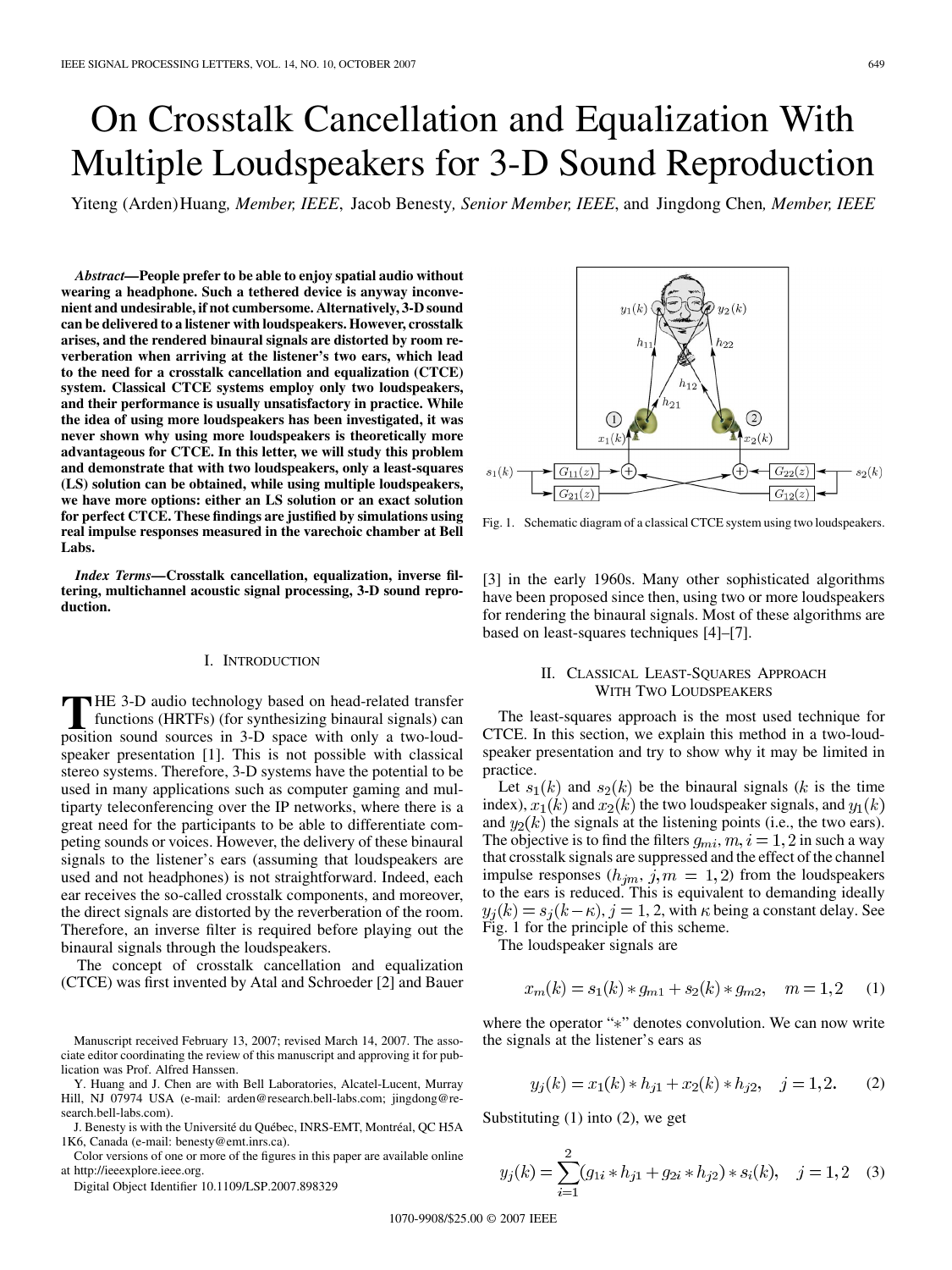which we can put in a more convenient vector/matrix form as follows:

$$
y_j(k) = \sum_{i=1}^{2} \mathbf{s}_{L,i}^T(k) \mathbf{H}_{j:} \mathbf{g}_{:i}, \quad j = 1, 2
$$
 (4)

where  $(\cdot)^T$  denotes a vector/matrix transpose

$$
\mathbf{G} = \begin{bmatrix} \mathbf{g}_{:1} & \mathbf{g}_{:2} \end{bmatrix} = \begin{bmatrix} \mathbf{g}_{11} & \mathbf{g}_{12} \\ \mathbf{g}_{21} & \mathbf{g}_{22} \end{bmatrix}
$$

is a matrix of size  $2L_g \times 2$ 

$$
\mathbf{g}_{mi} = [g_{mi,0} \quad g_{mi,1} \quad \cdots \quad g_{mi,L_g-1}]^T \quad m, i = 1,2,
$$

is an FIR filter of length  $L_g$ , whose input and output are  $s_i(k)$ and  $x_m(k)$ , respectively

$$
\mathbf{H} = \begin{bmatrix} \mathbf{H}_{1:} \\ \mathbf{H}_{2:} \end{bmatrix} = \begin{bmatrix} \mathbf{H}_{11} & \mathbf{H}_{12} \\ \mathbf{H}_{21} & \mathbf{H}_{22} \end{bmatrix}
$$

is the channel impulse response matrix of size  $2L \times 2L_g$ , with  $L = L_g + L_h - 1$ 

$$
\mathbf{H}_{jm} = \begin{bmatrix} h_{jm,0} & \cdots & h_{jm,L_h-1} & 0 & \cdots & 0 \\ 0 & h_{jm,0} & \cdots & h_{jm,L_h-1} & \cdots & 0 \\ \vdots & \ddots & \ddots & \ddots & \ddots & \vdots \\ 0 & \cdots & 0 & h_{jm,0} & \cdots & h_{jm,L_h-1} \end{bmatrix}^{T}
$$

is a Sylvester matrix of size  $L \times L_q$ 

$$
\mathbf{h}_{jm} = [h_{jm,0} \quad h_{jm,1} \quad \cdots \quad h_{jm,L_h-1}]^T, \quad j,m = 1,2
$$

is the acoustic impulse response, of length  $L<sub>h</sub>$ , from the  $m$ th loudspeaker to the  $j$ th ear, and

$$
\mathbf{s}_{L,i}(k) = [s_i(k) \ s_i(k-1) \ \cdots \ s_i(k-L+1)]^T, \ i = 1,2
$$

is a vector containing the  $L$  most recent samples of the source signal  $s_i$ .

The conditions for CTCT are mathematically expressed as follows:

$$
\mathbf{HG} = \begin{bmatrix} \mathbf{u}_1 & \mathbf{0} \\ \mathbf{0} & \mathbf{u}_2 \end{bmatrix} \tag{5}
$$

where  $\mathbf{u}_i = [0 \cdots 0 \ 1 \ 0 \cdots 0]^T$  is a vector of length L, whose  $\kappa$ th component is equal to 1, and 0 is also a vector of length L containing only zeroes. Assuming that  $H$  has full column rank and  $L<sub>h</sub> > 1$ , it is easy to see from (5) that this linear system has more equations than unknowns since  $2L > 2L_g$ . In this situation, the best (and only) estimator that we can derive from (5) is the least-squares solution, i.e.,

$$
\mathbf{G}^{\text{LS}} = (\mathbf{H}^T \mathbf{H})^{-1} \mathbf{H}^T \begin{bmatrix} \mathbf{u}_1 & \mathbf{0} \\ \mathbf{0} & \mathbf{u}_2 \end{bmatrix} . \tag{6}
$$

However, this solution may not be good enough in practice for several reasons. First, we do not know how to determine  $L_q$ . Second,  $H$  may not even be of full rank. Third, from this approach, it is not clear what LS does best, crosstalk cancellation or equalization. In other words, we cannot quantify in a clean way the residual crosstalk signals or the equalization error.



Fig. 2. Illustration of the proposed CTCE system using three loudspeakers for 3-D sound reproduction.

Fourth, it is very well known that this method is not very robust to head movements [8].

### III. APPROACH TO CTCE WITH MORE LOUDSPEAKERS

In this section, we are going to show that by using channel diversity (i.e., using more than two loudspeakers), more options are available to us to find a robust and reliable solution to our problem.

Here again we have our binaural signals  $s_1(k)$  and  $s_2(k)$ , but this time, we will use  $M \geq 3$  loudspeakers to try rendering the sound as exactly as possible at the listener's ears. Fig. 2 depicts the principle of this approach with  $M = 3$ .

Using the same notation as the previous section, we can easily see that the signals at the listener's ears are

$$
y_j(k) = \sum_{i=1}^{2} \mathbf{s}_{L,i}^T(k) \mathbf{H}_{j:} \mathbf{g}_{:i}, \quad j = 1, 2 \tag{7}
$$

where this time

$$
\mathbf{G} = [\mathbf{g}_{:1} \quad \mathbf{g}_{:2}] = \begin{bmatrix} \mathbf{g}_{11} & \mathbf{g}_{12} \\ \mathbf{g}_{21} & \mathbf{g}_{22} \\ \vdots & \vdots \\ \mathbf{g}_{M1} & \mathbf{g}_{M2} \end{bmatrix}
$$

is a matrix of size  $(M \cdot L_q) \times 2$ , and

$$
\mathbf{H} = \begin{bmatrix} \mathbf{H}_{1:} \\ \mathbf{H}_{2:} \end{bmatrix} = \begin{bmatrix} \mathbf{H}_{11} & \mathbf{H}_{12} & \cdots & \mathbf{H}_{1M} \\ \mathbf{H}_{21} & \mathbf{H}_{22} & \cdots & \mathbf{H}_{2M} \end{bmatrix}
$$

is the channel impulse response matrix of size  $2L \times (M \cdot L_q)$ . We now deduce the conditions for CTCE as follows:

$$
\mathbf{HG} = \begin{bmatrix} \mathbf{u}_1 & \mathbf{0} \\ \mathbf{0} & \mathbf{u}_2 \end{bmatrix} . \tag{8}
$$

The linear system (8) has  $(2 \times 2L)$  equations and  $(2 \times M \cdot L_g)$ unknowns. Assume that  $H$  has full column rank. Depending on how we choose  $L_g$ , we have three very different solutions.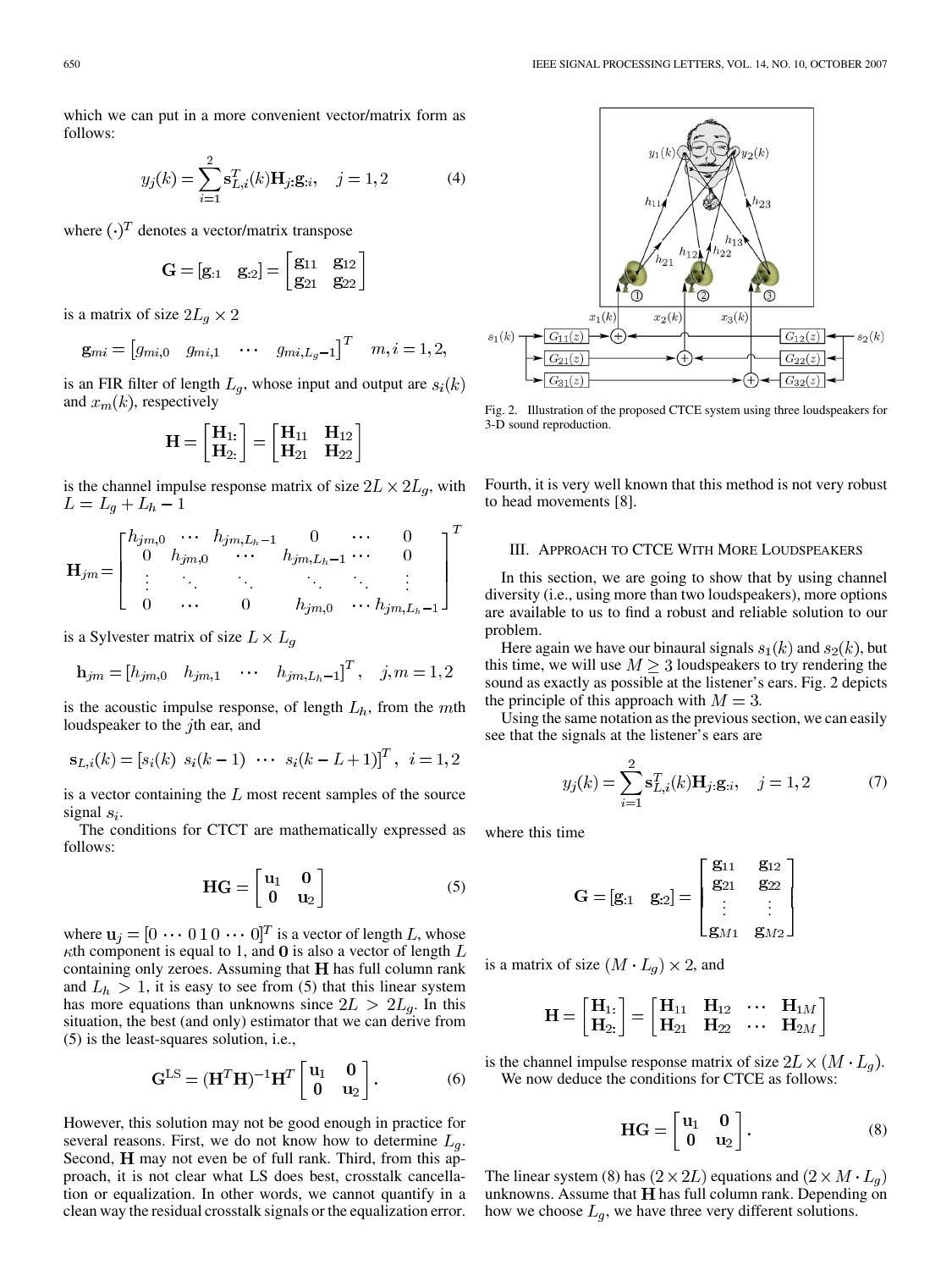#### *A. Least-Squares Solution*

To obtain the least-squares solution [10], we should take  $L_g$ in such a way that  $2L > M \cdot L_g$ , which implies that  $L_g <$  $2(L_h-1)/(M-2)$ . Therefore

$$
\mathbf{G}^{\text{LS}} = \left(\mathbf{H}^T \mathbf{H} + \delta \mathbf{I}_{ML_g \times ML_g}\right)^{-1} \mathbf{H}^T \begin{bmatrix} \mathbf{u}_1 & \mathbf{0} \\ \mathbf{0} & \mathbf{u}_2 \end{bmatrix} \tag{9}
$$

where  $\delta$  is a nonnegative regularization factor and  $\mathbf{I}_{ML_g \times ML_g}$ is the identity matrix of size  $ML_g \times ML_g$ . Regularization is used to reduce its sensitivity to errors in the measured impulse responses [9].

#### *B. Exact Solution*

An exact solution can be derived if we can make  $H$  a square matrix. This is possible if  $2L = M \cdot L_g$ , which implies that  $L_g = 2(L_h - 1)/(M - 2)$  if the result of such division is an integer. Hence

$$
\mathbf{G}^{\mathrm{E}} = \left(\mathbf{H} + \delta \mathbf{I}_{ML_g \times ML_g}\right)^{-1} \begin{bmatrix} \mathbf{u}_1 & \mathbf{0} \\ \mathbf{0} & \mathbf{u}_2 \end{bmatrix} . \tag{10}
$$

## *C. Minimum-Norm Solution*

This solution can be obtained if we decide to have more equations than unknowns [10], i.e.,  $L_g > 2(L_h-1)/(M-2)$ . Hence

$$
\mathbf{G}^{\text{MN}} = \mathbf{H}^T (\mathbf{H} \mathbf{H}^T)^{-1} \begin{bmatrix} \mathbf{u}_1 & \mathbf{0} \\ \mathbf{0} & \mathbf{u}_2 \end{bmatrix} . \tag{11}
$$

The first important thing to notice is that, compared to the two-loudspeaker presentation, we have a pretty good idea on how to determine the length  $L_g$  of the CTCE filters  $g_{mi}$ . While this number of FIR filters is doubled, its required length will probably be much smaller than the length of the filters of the classical least-squares solution (with two loudspeakers), with likely much better performances.

The least-squares technique may be the most interesting in practice since it gives an upper bound for  $L_q$ . Moreover, **H** may not be full column rank. In this case, we can reduce the length  $L_g$  until we get an acceptable solution.

The exact solution  $[L_g = 2(L_h - 1)/(M - 2)]$  can be seen as a generalization of the multiple-input/output inverse theorem (MINT) [11]. Recall that the MINT can exactly equalize any number of points in a room using a monaural signal only. Here, we generalized the idea to binaural signals.

The minimum-norm solution seems useless from a practical system design point of view because there is no good reason why we should choose  $L_g$  much longer than necessary. In particular, when the number of used loudspeakers is low,  $L_q$  for the minimum-norm solution can be much longer than the length of the acoustic impulse responses  $h_{jm}$ .

#### IV. SIMULATIONS

In this section, we evaluate the performance of the proposed CTCE algorithm in a comparison with the classical method by simulations.

#### *A. Performance Measures*

In this letter, two performance measures are employed: signal-to-crosstalk ratio (SCTR) and signal-to-distortion ratio (SDR). Let us first denote

$$
\mathbf{HG} = \mathbf{F} = \begin{bmatrix} \mathbf{f}_{11} & \mathbf{f}_{21} \\ \mathbf{f}_{12} & \mathbf{f}_{22} \end{bmatrix} . \tag{12}
$$

So what the j<sup>th</sup> ear hears due to the signal  $s_i(k)$  is found as

$$
y_{j,s_i}(k) = \mathbf{s}_{L,i}^T(k)\mathbf{f}_{ji}, \quad i, j = 1, 2.
$$
 (13)

Therefore, the SCTR at the two ears would be

$$
SCTR_1 = \frac{E\left\{y_{1,s_1}^2(k)\right\}}{E\left\{y_{1,s_2}^2(k)\right\}}, \quad SCTR_2 = \frac{E\left\{y_{2,s_2}^2(k)\right\}}{E\left\{y_{2,s_1}^2(k)\right\}} \quad (14)
$$

where  $E\{\cdot\}$  denotes mathematical expectation. Substituting (13) into (14) leads to

$$
SCTR_1 = \frac{\mathbf{f}_{11}^T \mathbf{R}_{s_1 s_1} \mathbf{f}_{11}}{\mathbf{f}_{12}^T \mathbf{R}_{s_2 s_2} \mathbf{f}_{12}}, \quad SCTR_2 = \frac{\mathbf{f}_{22}^T \mathbf{R}_{s_2 s_2} \mathbf{f}_{22}}{\mathbf{f}_{21}^T \mathbf{R}_{s_1 s_1} \mathbf{f}_{21}}
$$
(15)

where  $\mathbf{R}_{s_i s_i} = E\{\mathbf{s}_{L,i}(k)\mathbf{s}_{L,i}^T(k)\}, i = 1, 2$  is the autocorrelation matrix of  $s_i(k)$ . In general, the SCTRs depend not only on the CTCE filters  $g_{mi}$  but also on the binaural signals. Since our interest is merely in the CTCE system, without any loss of generality, we can assume that the binaural signals are white and have the same strength. Then  $\mathbf{R}_{s_i s_i} = \sigma_{s_i}^2 \mathbf{I}_{L \times L}$ . Consequently, the SCTRs are calculated as follows:

$$
SCTR_1 = \frac{\mathbf{f}_{11}^T \mathbf{f}_{11}}{\mathbf{f}_{12}^T \mathbf{f}_{12}}, \quad SCTR_2 = \frac{\mathbf{f}_{22}^T \mathbf{f}_{22}}{\mathbf{f}_{21}^T \mathbf{f}_{21}} \tag{16}
$$

and the average SCTR is given by SCTR  $=$  (SCTR<sub>1</sub> +  $SCTR<sub>2</sub>)/2$ .

At the *j*th ear, the signal distortion is defined as

$$
d_j(k) = y_{j,s_j}(k) - \mathbf{s}_{L,j}^T(k)\mathbf{u}_j, \quad j = 1,2.
$$
 (17)

Substituting (13) into (17) produces

$$
d_j(k) = \mathbf{s}_{L,j}^T(k)(\mathbf{f}_{jj} - \mathbf{u}_j), \quad j = 1, 2.
$$
 (18)

Then the SDR at the *j*th ear is determined by

$$
SDR_j = \frac{E\left\{ \left[ \mathbf{s}_{L,j}^T(k)\mathbf{u}_j \right]^2 \right\}}{E\left\{ d_j^2(k) \right\}} = \frac{\mathbf{u}_j^T \mathbf{R}_{s_j s_j} \mathbf{u}_j}{(\mathbf{f}_{jj} - \mathbf{u}_j)^T \mathbf{R}_{s_j s_j}(\mathbf{f}_{jj} - \mathbf{u}_j)}, \quad j = 1, 2. \quad (19)
$$

Using the assumption of white binaural signals, we deduce that

$$
SDRj = \frac{1}{(\mathbf{f}_{jj} - \mathbf{u}_j)^T (\mathbf{f}_{jj} - \mathbf{u}_j)}, \quad j = 1, 2 \tag{20}
$$

and the average  $SDR = (SDR<sub>1</sub> + SDR<sub>2</sub>)/2$ .

### *B. Simulation Setup*

The simulations were carried out using the impulse responses measured in a real, reverberant environment: the